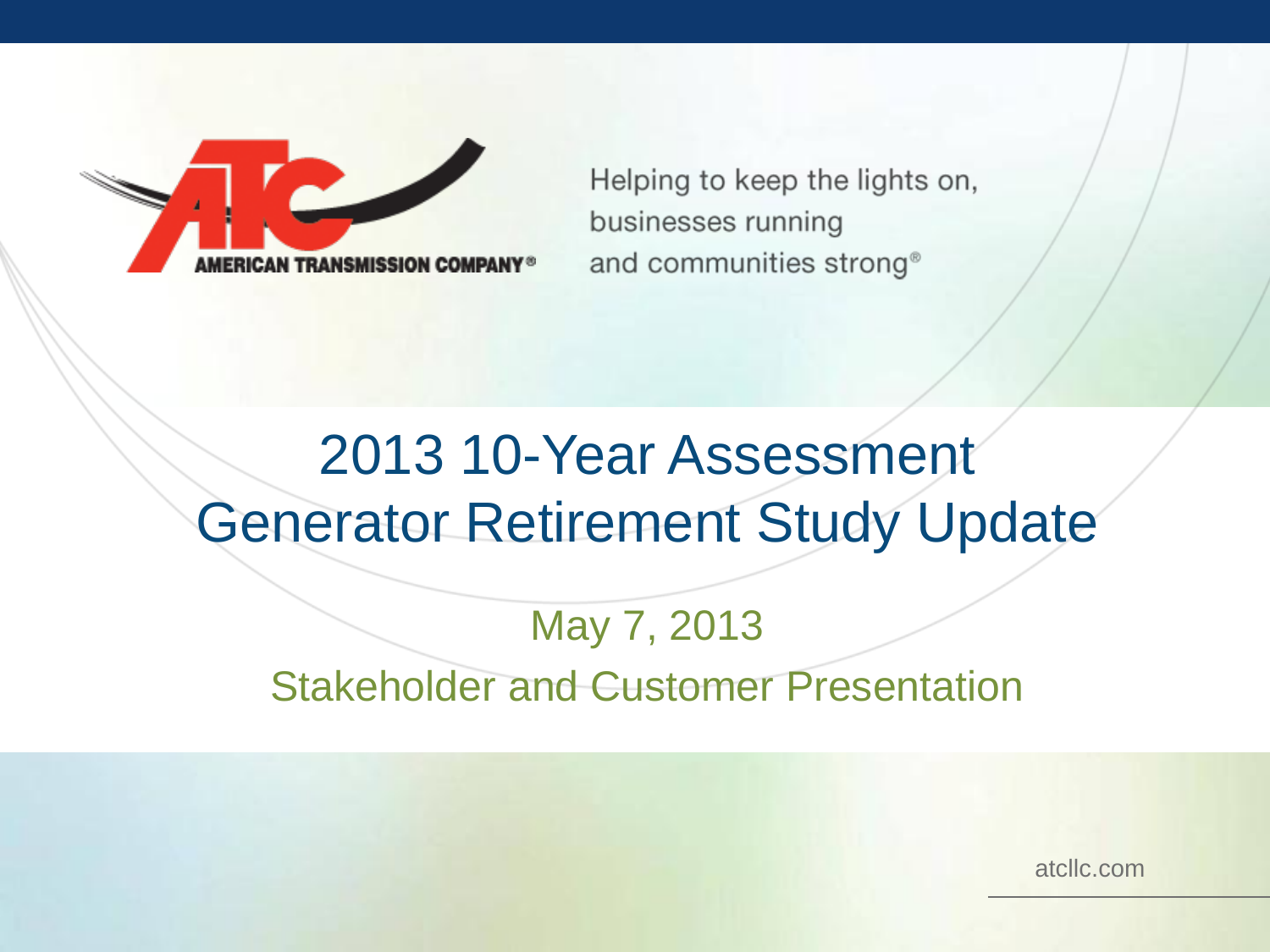## **Background**

- Many potential scenarios for generator retirements in the ATC system.
- Overall goal is to test the impact of potential retirements on the system.
- Generators were chosen based on generic possibilities, not commitments or even speculation
- Mainly chose older coal units.

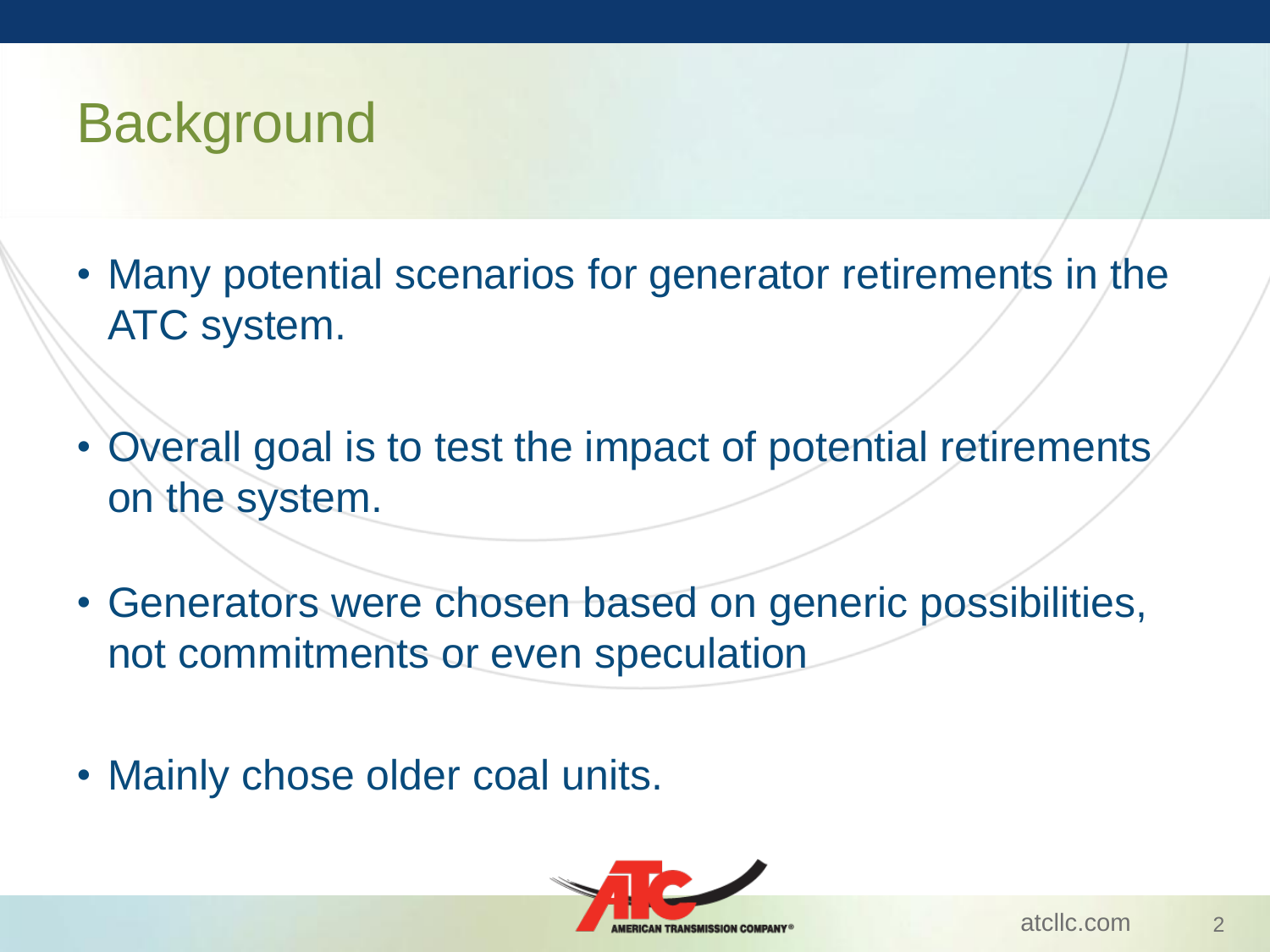## Study Assumptions

- Retired 1,360 MW within ATC & 856 MW outside ATC
- Created 3 Models
	- Based on 2013 series 2023 Project Deficient
		- 2 Summer Peak Replacement Power Models
			- All Imports
			- Minimum Imports
	- Shoulder 70% W-E Bias Model
- NERC Category B contingencies on Peak Models
- Select Prior Outage + NERC Category B on Shoulder Model

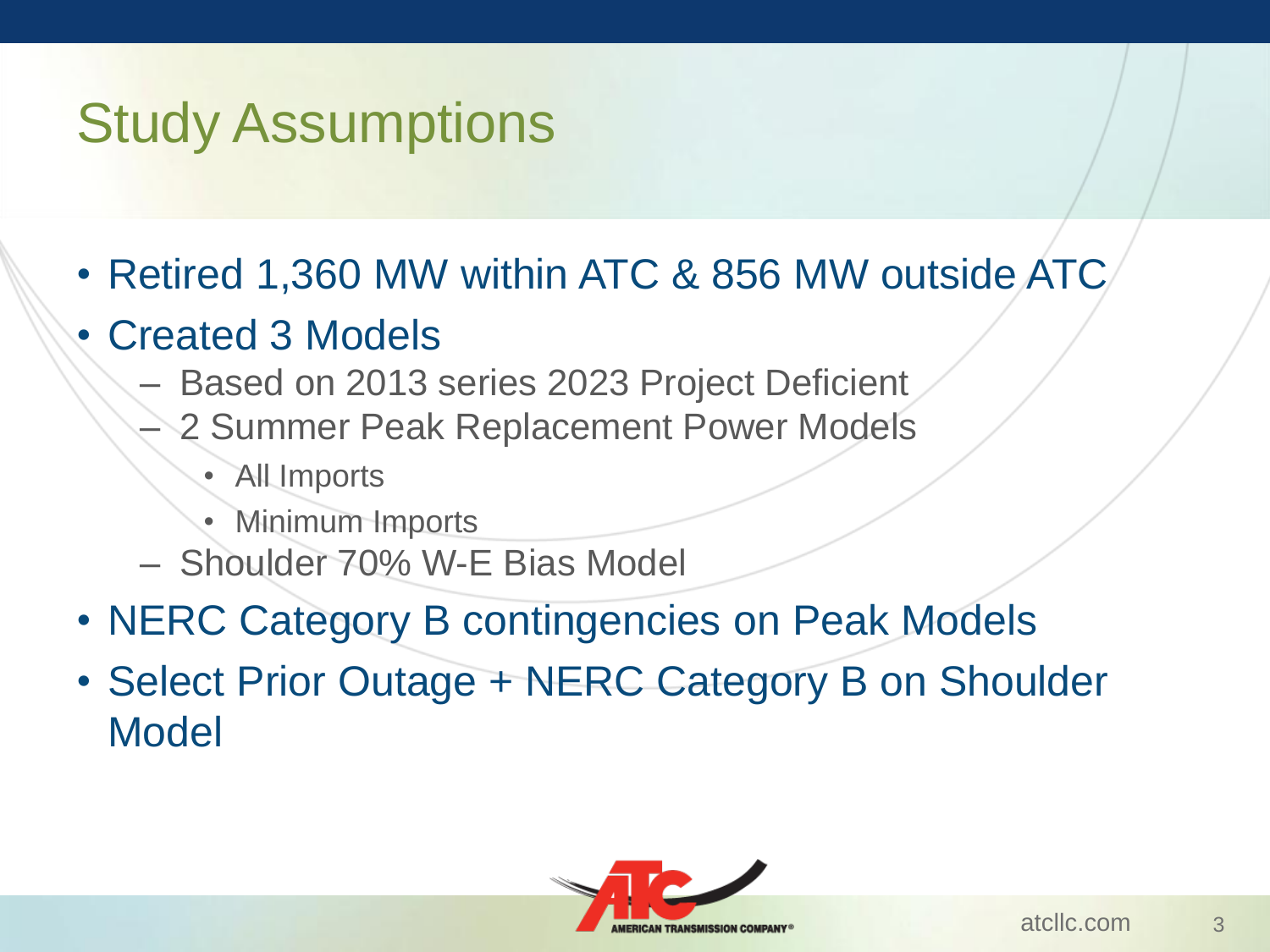# Potential Study Retirements in ATC Footprint

| <b>All Generators at:</b> | Single Units at:      |
|---------------------------|-----------------------|
| Menasha                   | Germantown G1 & G2    |
| Escanaba                  | Weston G1 & G2        |
| Lakefront                 | Pulliam G5 & G6       |
| Shiras (Marquette)        | <b>Edgewater G3</b>   |
| <b>White Pine Mine</b>    | <b>Custer CT</b>      |
| Kewaunee                  | Biron PM, G1, G3 & G4 |
| <b>Munising</b>           |                       |
| <b>Nelson Dewey</b>       |                       |

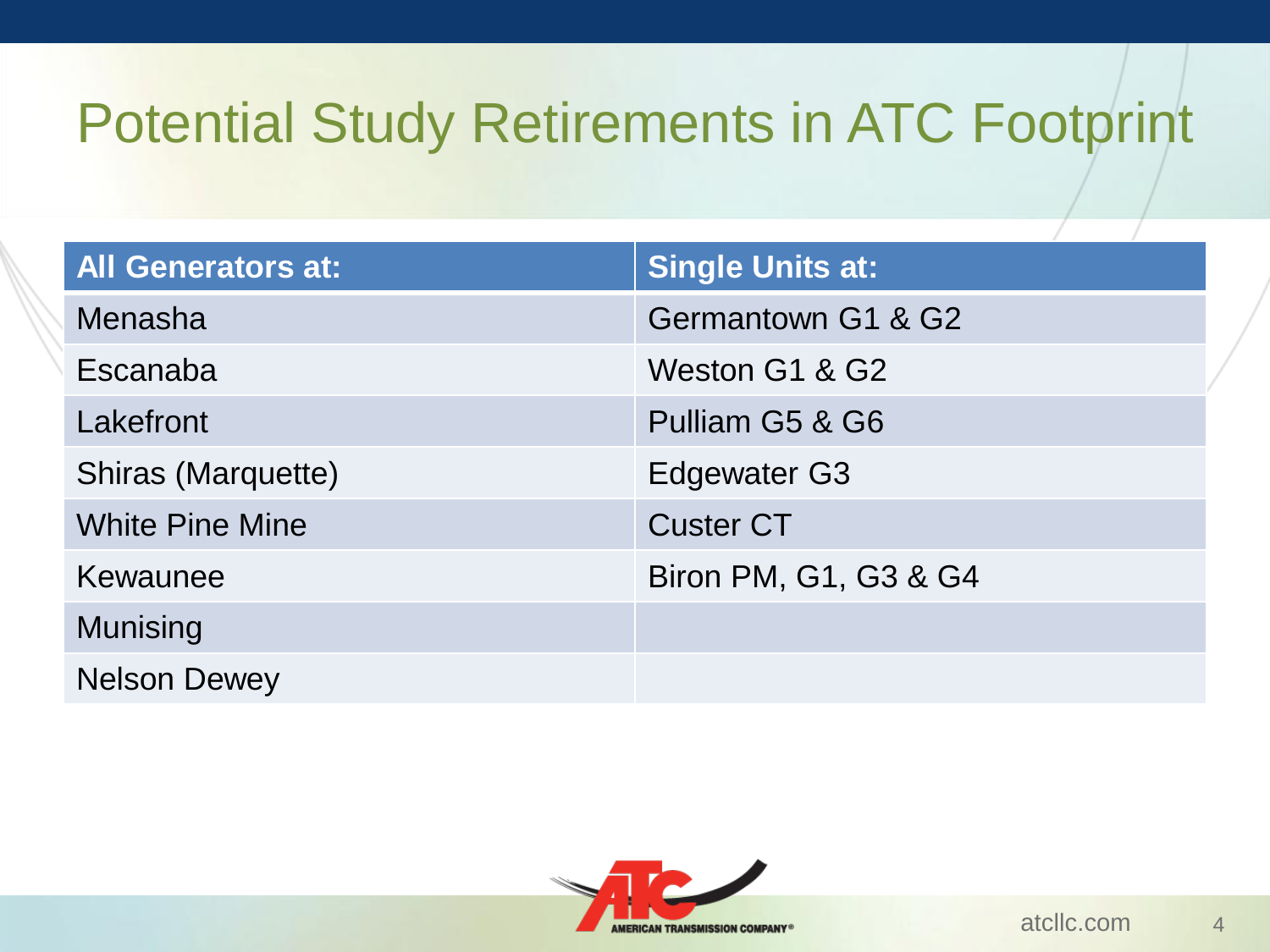## Preliminary 2023 Summer Peak Results

| <b>Planning</b><br><b>Zone</b> | <b>Project Deficient</b><br><b>Base Model</b> |                                       | <b>Generator Retirement</b><br><b>Model</b> |                                       |                            |
|--------------------------------|-----------------------------------------------|---------------------------------------|---------------------------------------------|---------------------------------------|----------------------------|
|                                | <b>Overload</b><br><b>Needs</b>               | Low<br><b>Voltage</b><br><b>Needs</b> | <b>Overload</b><br><b>Needs</b>             | Low<br><b>Voltage</b><br><b>Needs</b> | <b>New</b><br><b>Needs</b> |
|                                |                                               | $\Omega$                              |                                             |                                       |                            |
| $\overline{2}$                 |                                               | $\Omega$                              |                                             | $\overline{2}$                        | 3                          |
| 3                              | 4                                             |                                       | 4                                           | 0                                     |                            |
| $\overline{4}$                 |                                               |                                       | 15                                          | 3                                     | 17                         |
| 5                              |                                               | 0                                     | $\Omega$                                    |                                       | $\Omega$                   |
| <b>Total</b>                   |                                               |                                       | 21                                          | 5                                     | 20                         |

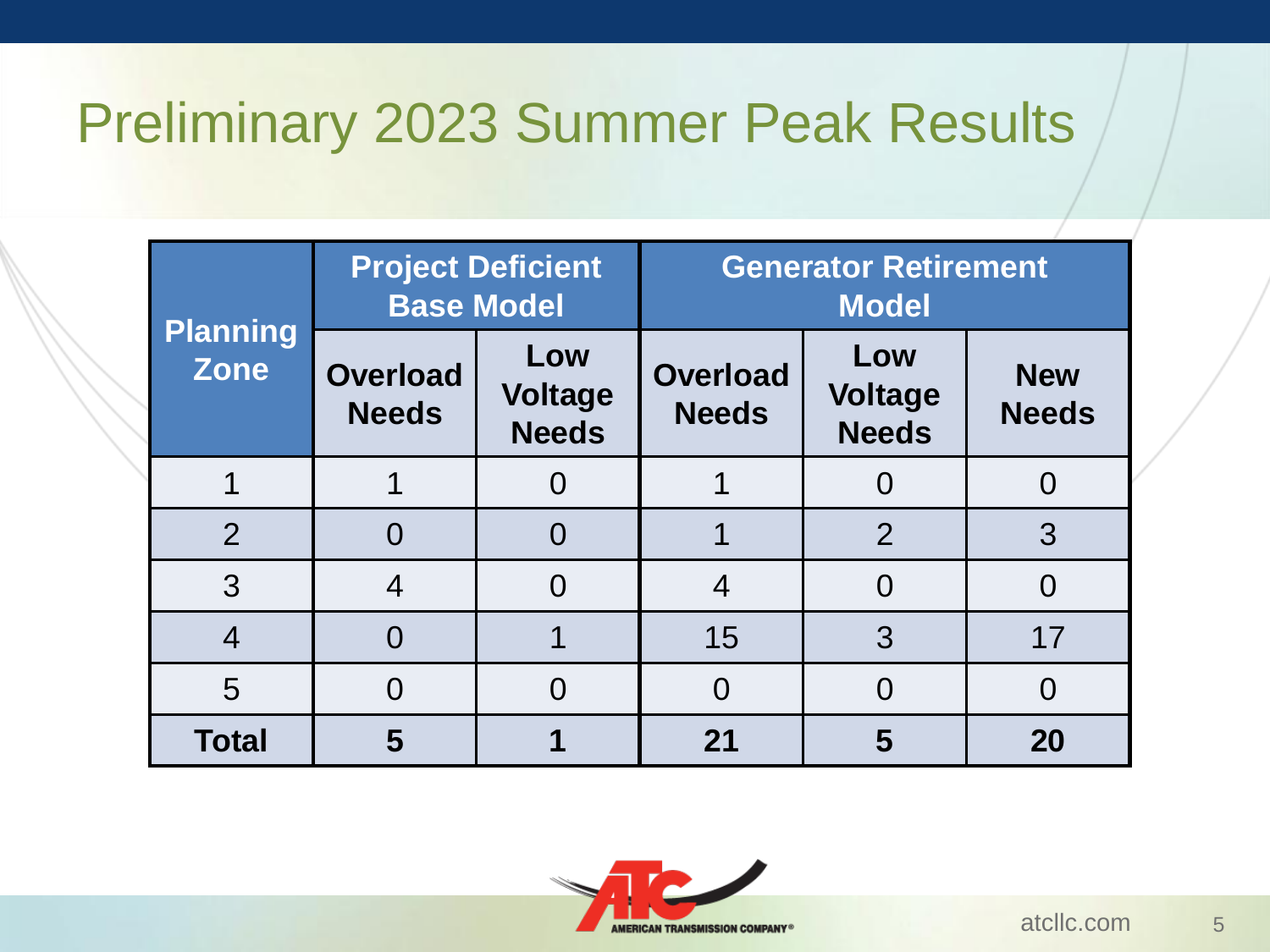## Preliminary 2023 Shoulder Peak Results

| <b>Planning</b><br><b>Zone</b> | <b>Project Deficient</b><br><b>Base Model</b> |                                       | <b>Generator Retirement</b><br><b>Model</b> |                                       |                            |
|--------------------------------|-----------------------------------------------|---------------------------------------|---------------------------------------------|---------------------------------------|----------------------------|
|                                | <b>Overload</b><br><b>Needs</b>               | Low<br><b>Voltage</b><br><b>Needs</b> | <b>Overload</b><br><b>Needs</b>             | Low<br><b>Voltage</b><br><b>Needs</b> | <b>New</b><br><b>Needs</b> |
|                                | $\overline{2}$                                |                                       | $\overline{2}$                              |                                       |                            |
| $\overline{2}$                 | $\overline{2}$                                |                                       |                                             |                                       |                            |
| 3                              |                                               |                                       | Ω                                           |                                       |                            |
| 4                              |                                               |                                       | 3                                           |                                       | $\mathcal{P}$              |
| 5                              |                                               | $\Omega$                              |                                             |                                       |                            |
| <b>Total</b>                   | 6                                             |                                       | 6                                           |                                       |                            |

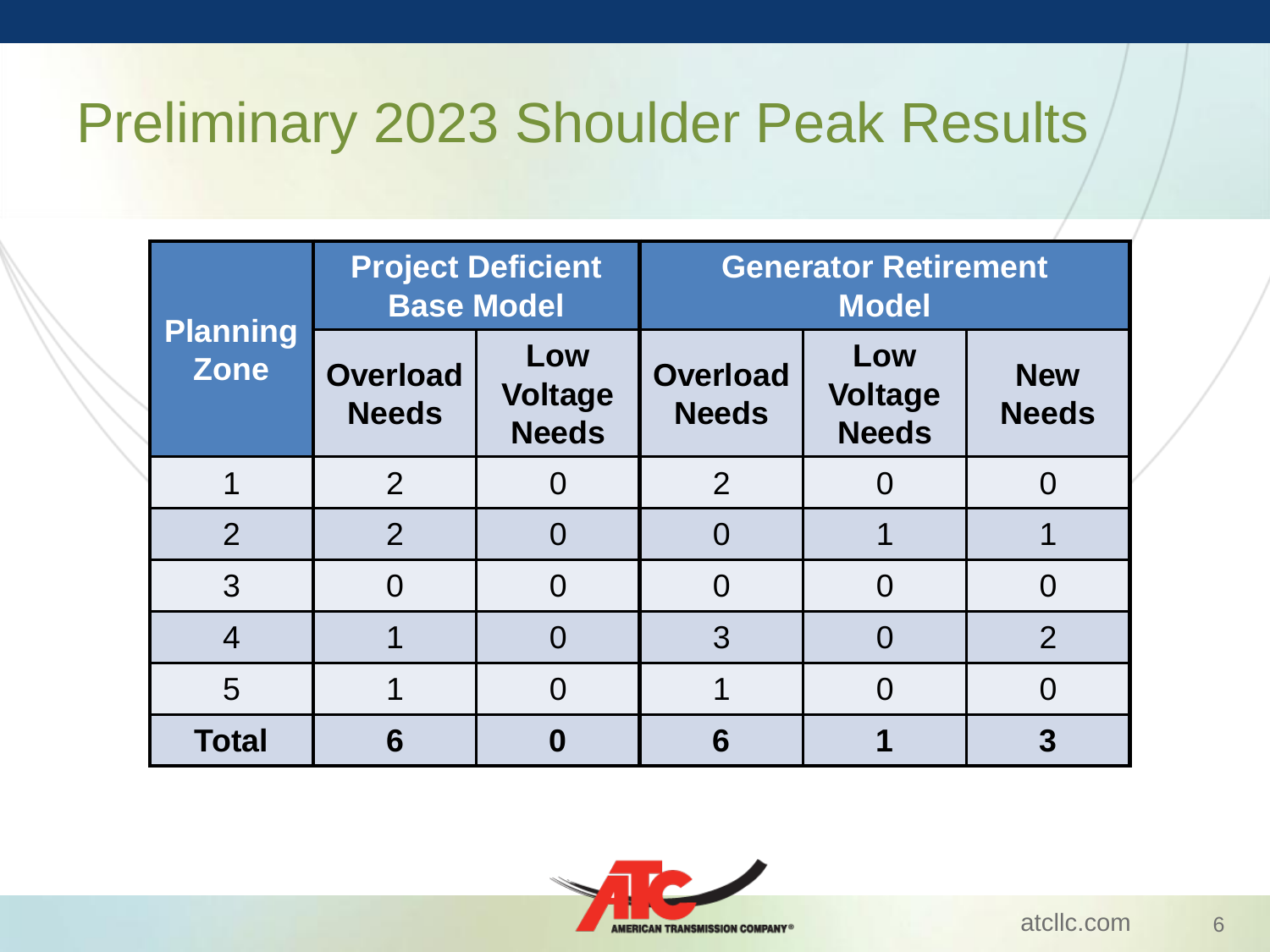## Preliminary Conclusions

- Main impacts are in Manitowoc area in Zone 4
	- Severe overloads and low voltages on 69 kV network
- The limitations in Zone 2 can be fixed by future projects in the area

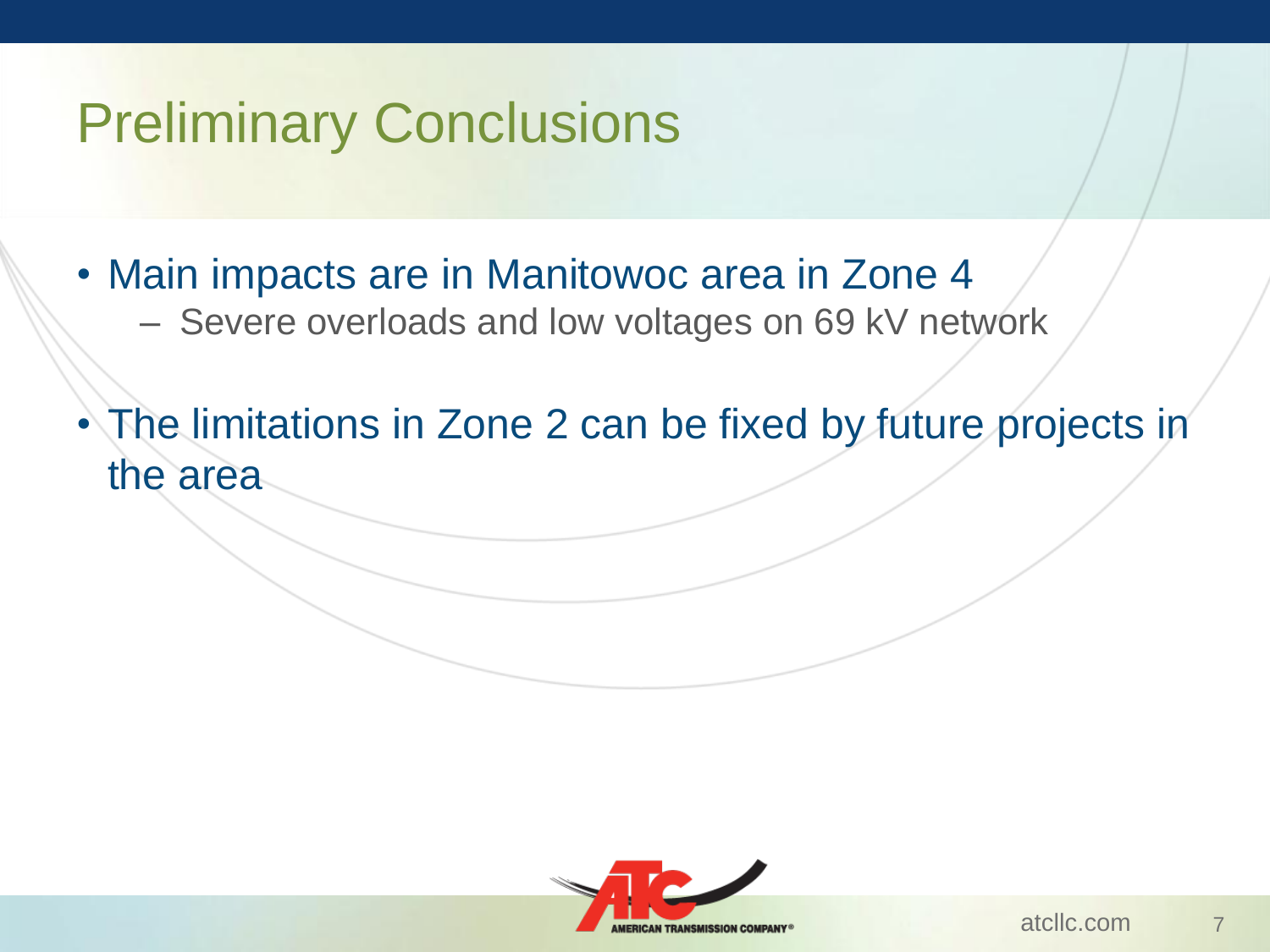## Next Steps

#### • Solution Development

- Identify any long lead time solutions that may be needed
- May generate high level cost estimates for potential transmission solutions
- However, no new projects for 2013 Assessment
- Analyze and compare Prior Outage + Category B Contingencies on Shoulder Model
	- No new 2013 Assessment projects or cost estimates will come from these
- Document study for 2013 Assessment